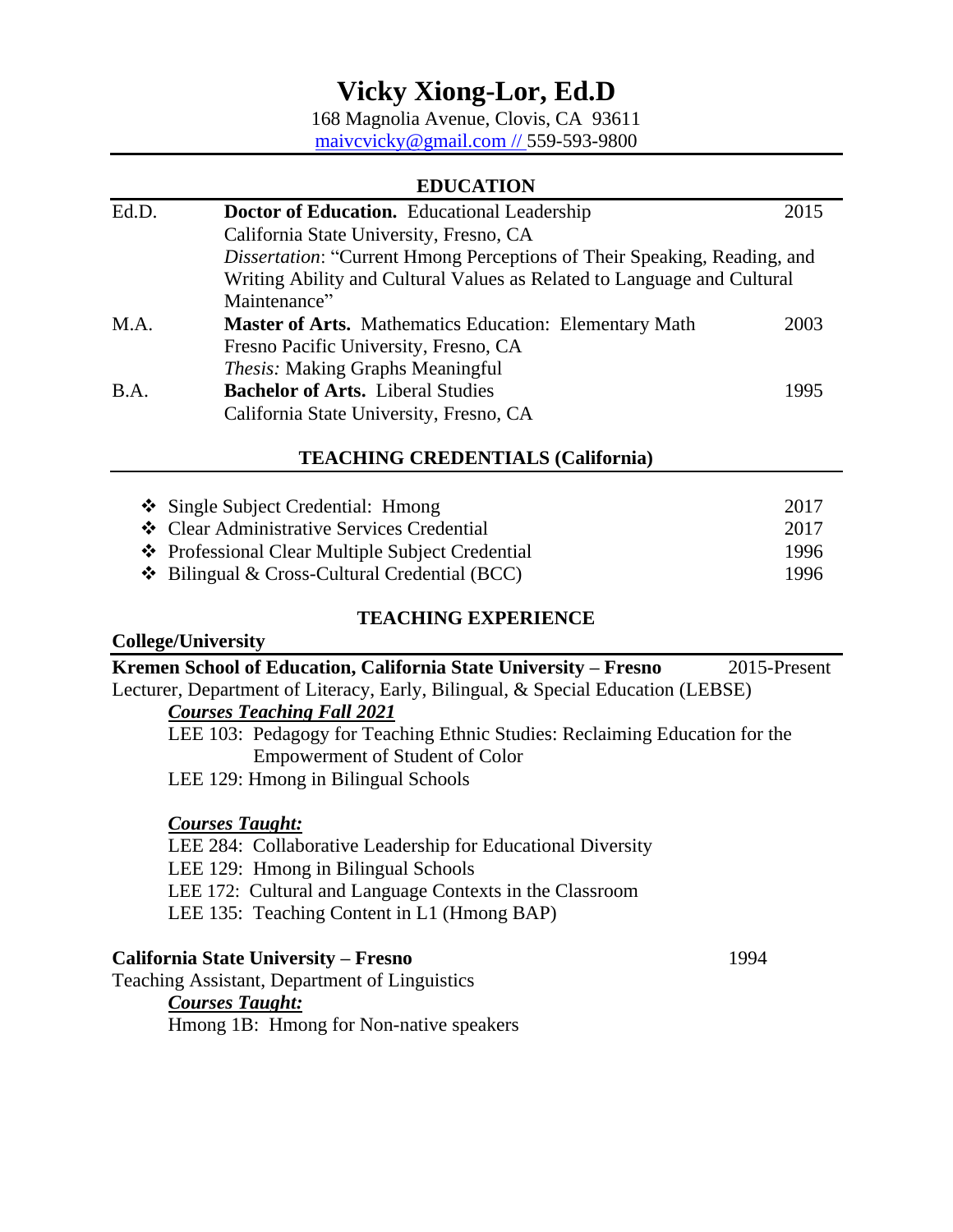168 Magnolia Avenue, Clovis, CA 93611 [maivcvicky@gmail.com](mailto:maivcvicky@gmail.com) // 559-593-9800

| K-12 Teaching                                                     |              |
|-------------------------------------------------------------------|--------------|
| <b>Clovis Unified School District, Clovis, CA</b>                 | 2017-Present |
| World Language Teacher, Clovis High School & Buchanan High School |              |
| <b>Courses Taught:</b>                                            |              |
| Hmong 1: Basic Hmong                                              |              |
| Hmong 2: Intermediate Hmong                                       |              |
| Hmong 3: Advanced Hmong                                           |              |
| Teacher on Special Assignment, Hmong Resettlement Project         | 2004-2005    |
| Bilingual Teacher (Hmong/English), Cole Elementary School         | 2005-2015    |
| Bilingual Teacher (Hmong/English), Century Elementary School      | 2000-2004    |
| Bilingual Teacher (Hmong/English), Dry Creek Elementary School    | 1996-2000    |
| K-12 Administration                                               |              |
| <b>Fresno Unified School District, Fresno, CA</b>                 | 2015-2017    |
| <b>Assistant Principal, Ericson Elementary School</b>             |              |
| <b>Hmong Culture and Literacy Academy Summer Program</b>          | 2005-2015    |
| Coordinator, Stone Soup                                           |              |
| <b>Clovis Unified School District, Clovis, CA</b>                 | 2004-2005    |
| Bilingual Education – District Office                             |              |

## **PUBLICATIONS**

**Xiong-Lor ,V.** & Cushing-Leubner, J. (manuscript in progress) Leej niam xib fwb: Hmong mother-teachers' roles in heritage language education. Cushing-Leubner, J. & **Xiong-Lor, V.** (accepted for review) Language medicine: Intergenerational healing through Hmong heritage language reclamation. *Global Perspectives in Heritage Language Education and Emotion* (Special Issue)

### **CURRICULUM**

| <b>Hmong Ethnic Studies Curriculum</b>                                      |  |
|-----------------------------------------------------------------------------|--|
| Archived at www.hmonglanguageresourcehub.org                                |  |
| Central California World Language Project (CCWLP)                           |  |
| Archived at CCWLP March 2021 Newsletter Link                                |  |
| <b>Hmong Literacy Standards</b>                                             |  |
| Archived at www.hmonglanguageresourcehub.org                                |  |
| <b>Hmong Resource Book:</b> Validating Hmong Culture Through Social Studies |  |
| Harcourt Reflections, Fresno, California                                    |  |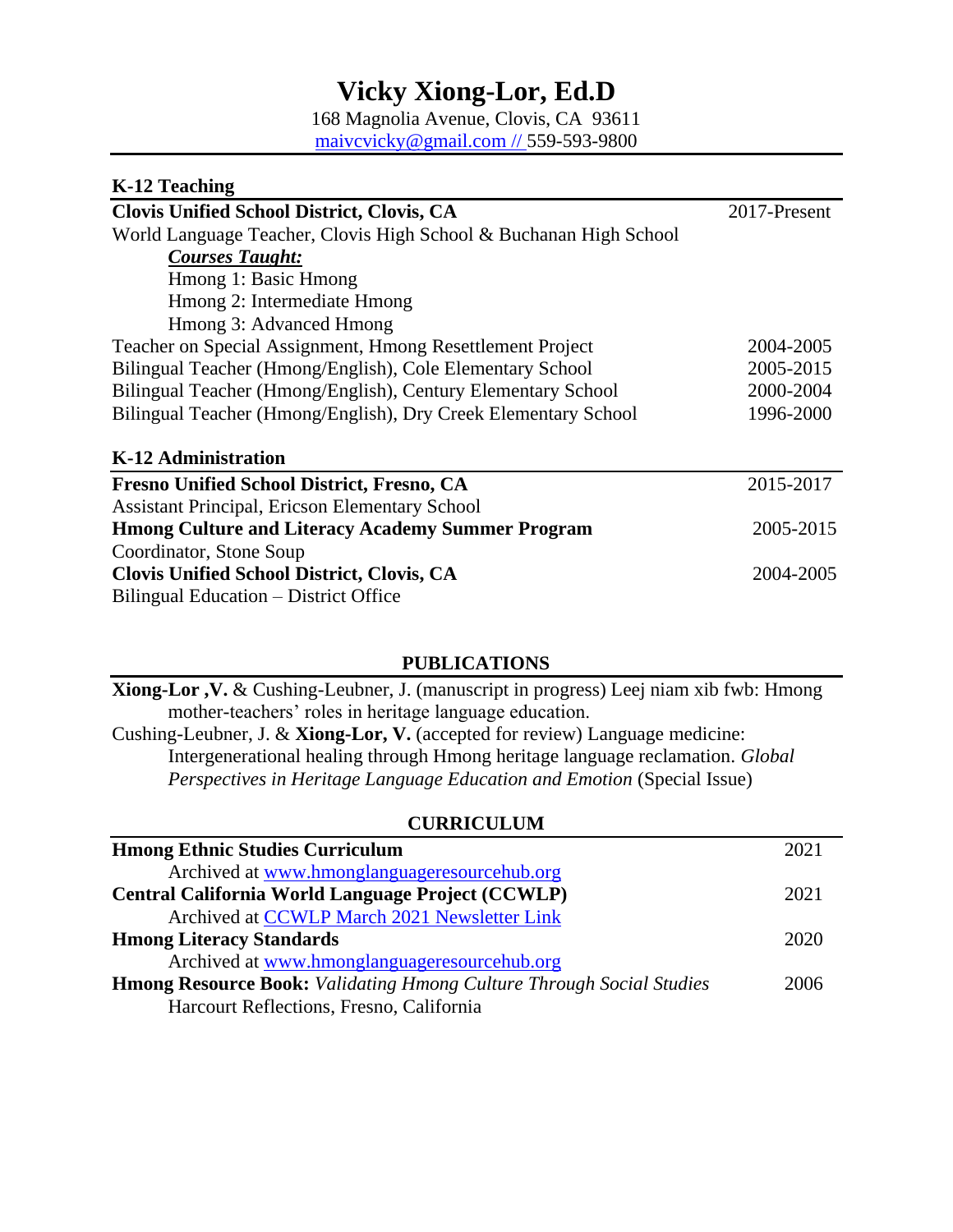168 Magnolia Avenue, Clovis, CA 93611 [maivcvicky@gmail.com](mailto:maivcvicky@gmail.com) // 559-593-9800

## **PRESENTATIONS**

| <b>Summer Seminar. The Socially Just World Language Classroom</b><br><b>Virtual Conference</b>                                                                                       |      |
|--------------------------------------------------------------------------------------------------------------------------------------------------------------------------------------|------|
| Topic: Reclaiming Language & Reconnecting with Students Through Stories<br>The Association of Two Way & Dual Language Education (ATDLE) Conference 2020<br><b>Virtual Conference</b> |      |
| Topic: The Importance of Oral Lnaguage Development in Dual Language Immersion<br>and Language Classrooms                                                                             |      |
| The Minnesota Council on the Teaching of Language and Culture (MCTLC)<br>Minneapolis, MN Topic: Reading Aloud Enhances Hmong Language Development                                    | 2019 |
| <b>Coalition of Asian American Leaders</b><br>Minneapolis, MN<br><b>Facilitator for Plenary Session</b><br>Topic: Best Practices in Language Instructions                            | 2019 |
| <b>Hmong National Development, Inc.</b><br>San Jose, California                                                                                                                      | 2019 |
| Roundtable Topic: Hmong Language: Standards, Challenges & Rewards<br><b>Stanford Hmong Student Association: HmongX</b><br>Stanford, California                                       | 2016 |
| Topic: Keynote Address: Being a Trailblazer                                                                                                                                          |      |
| <b>Fresno City College Asian &amp; Pacific Islander Celebration of Success (APICS)</b><br>Fresno, California<br>Topic: Keynote Speaker: Dr. Vicky's Life Story                       | 2016 |
| <b>CSUF-Character and Civic Education</b><br>Fresno, California<br>Topic: Promoting Character Building Through Children's Books and Games<br>Book: Only A Toad                       | 2015 |
| <b>Hmong National Development Inc. (HND)</b><br>Fresno, California<br>Roundtable Topic: Hmong Culture and Literacy for the Next Generation                                           | 2013 |
| <b>Clovis Educational Seminars</b><br>Fresno, California<br>Topic: Meeting the Educational Needs of English Language Learners                                                        | 2005 |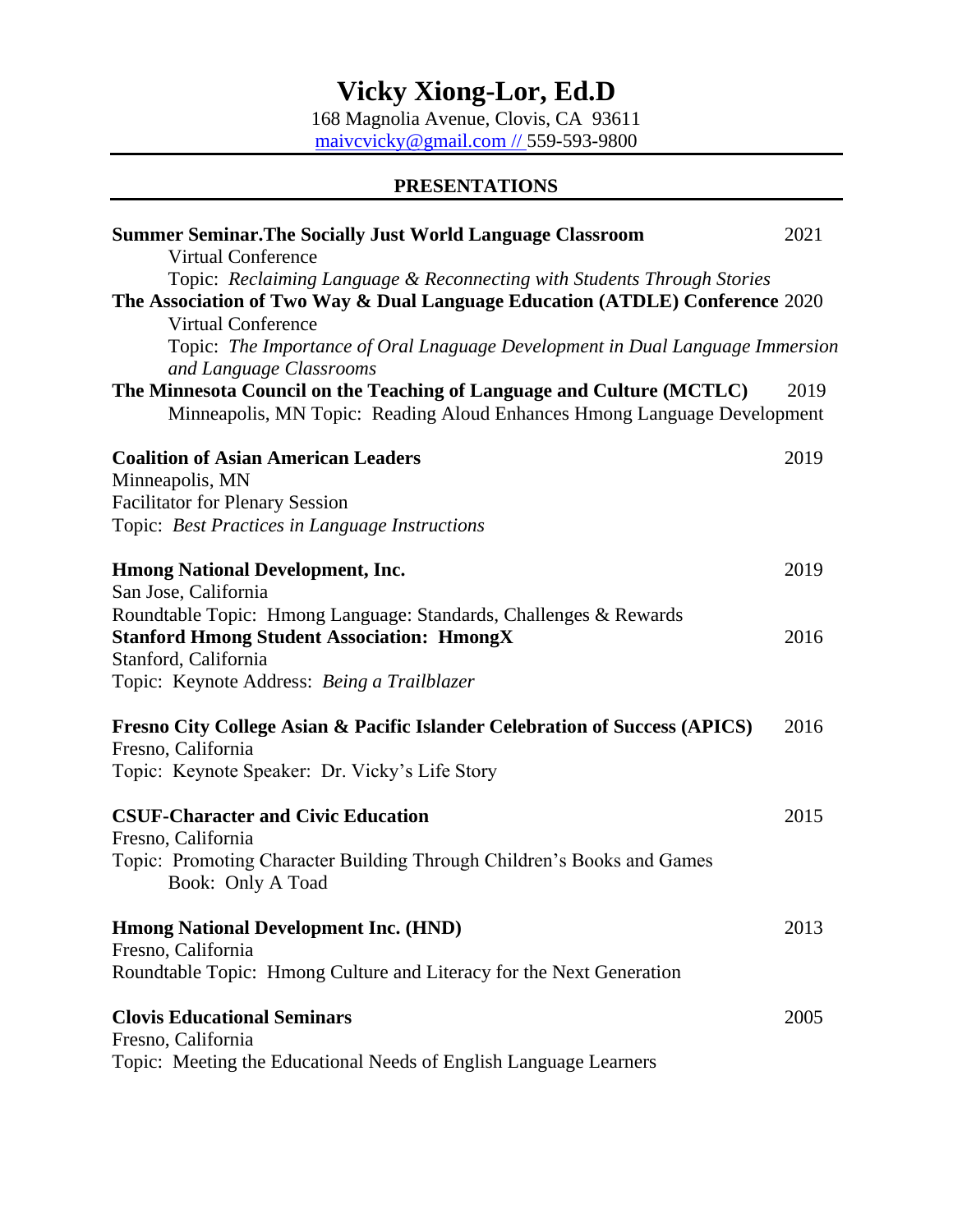168 Magnolia Avenue, Clovis, CA 93611 [maivcvicky@gmail.com](mailto:maivcvicky@gmail.com) // 559-593-9800

**Clovis East High School** 2004 Clovis, California Topics: Hmong Culture and Classroom Strategies Transitioning Hmong Refugees into CUSD Classrooms Hmong Parents: How to Get Involved in Your Child's Education

### **SERVICE**

| Board Member, California Reading and Literature Project (CRLP),<br><b>California State University, Fresno</b> | 2019-Present |  |
|---------------------------------------------------------------------------------------------------------------|--------------|--|
|                                                                                                               |              |  |
| Member, California Language Teachers Association, Redwood City, CA 2018-Present                               |              |  |
| Lead, Hmong Ethnic Studies Committee, Minneapolis, MN                                                         | 2020-Present |  |
| Member, Hmong Literacy Standards Committee, Minneapolis, MN                                                   | 2019-2020    |  |
| Member, Ethnic Studies Model Curriculum Committee, Sacramento, CA 2019                                        |              |  |
| Co-Chair, Central California Dual Language Consortium (CCDLC), Fresno, CA 2017-<br>Present                    |              |  |
| Chair, Education Department, Hmong Cultural New Year Celebration, Inc.2017-2019                               |              |  |
| Board Member, Hmong Cultural New Year Celebration, Inc.                                                       | 2017-2018    |  |
| Lead Facilitator, Hmong Language Strand, Central California World Language                                    |              |  |
| Project (CCWLP), CSU, Fresno, Fresno, CA                                                                      | 2014-Present |  |
| Member, Southeast Asian Task Force, Fresno, CA                                                                | 2013-Present |  |
| Co-host, Hmong Reads Program, Fresno, California                                                              | 2002-2004    |  |
| Coordinator, Family Strengthening, Advocacy and Leadership Initiative, Stone Soup,<br>Fresno, Fresno, CA      | 2010-2012    |  |
| Board Member, Stone Soup, Fresno, Fresno, CA                                                                  | 2007-2010    |  |
| Secretary, California Association for Asian Pacific Islander Bilingual Education<br>(CAFABE)                  | 2003-2005    |  |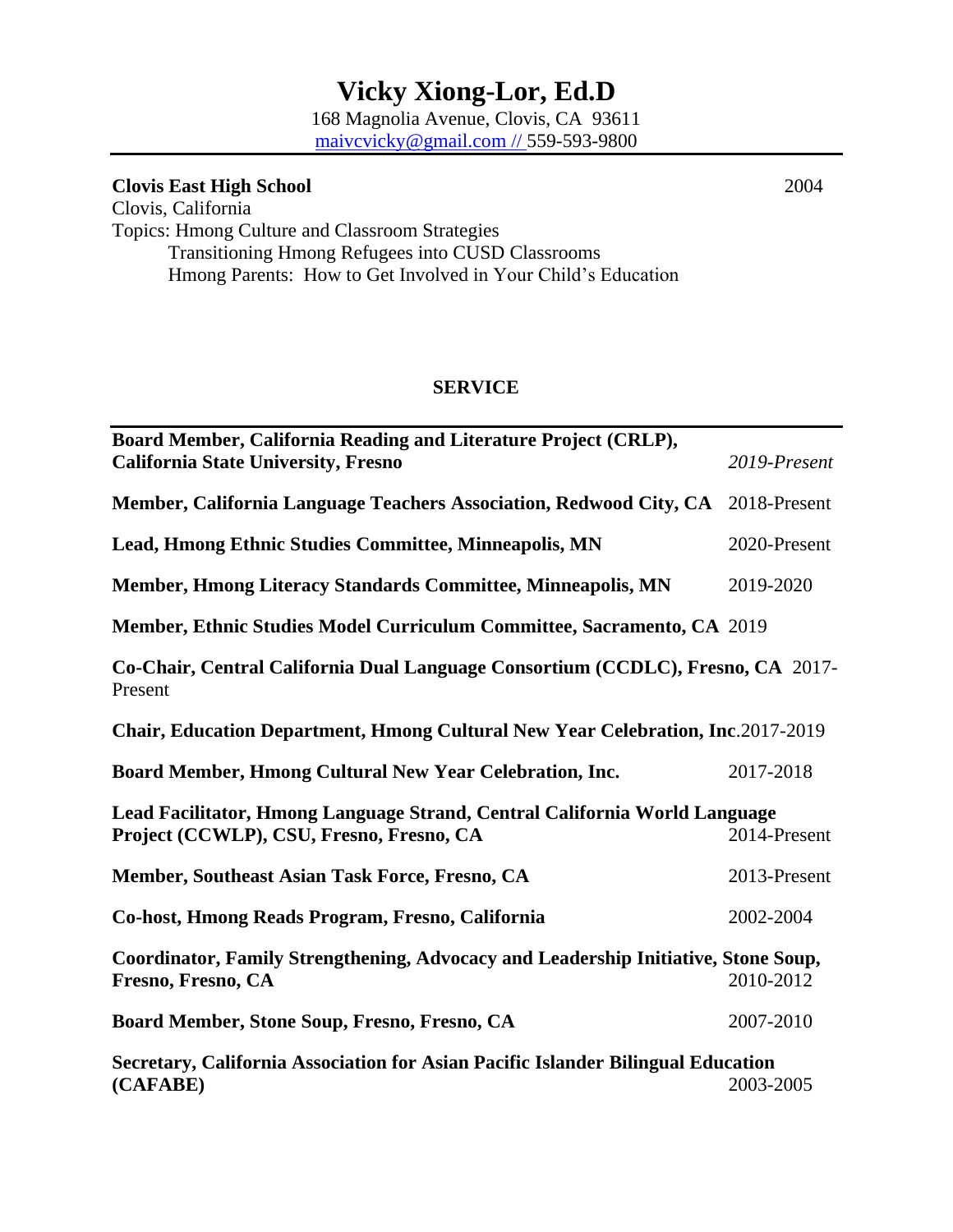168 Magnolia Avenue, Clovis, CA 93611 [maivcvicky@gmail.com](mailto:maivcvicky@gmail.com) // 559-593-9800

| <b>AWARDS</b><br><b>California Language Teachers Association (CLTA)</b>                       |      |  |
|-----------------------------------------------------------------------------------------------|------|--|
|                                                                                               |      |  |
| <b>California Language Teachers Association (CLTA)</b>                                        |      |  |
| Award Recipient: Outstanding World Language Teacher<br>$\bullet$<br>Anaheim, California       | 2020 |  |
| <b>California Reading and Literature Project</b>                                              |      |  |
| Award Recipient: John S. Shefelbine Leadership in Literacy<br>$\bullet$<br>Fresno, California | 2018 |  |
| ABC Channel 30 AAPI Heritage Month Asian Person to Highlight                                  | 2015 |  |
| Refugee to Role Model                                                                         |      |  |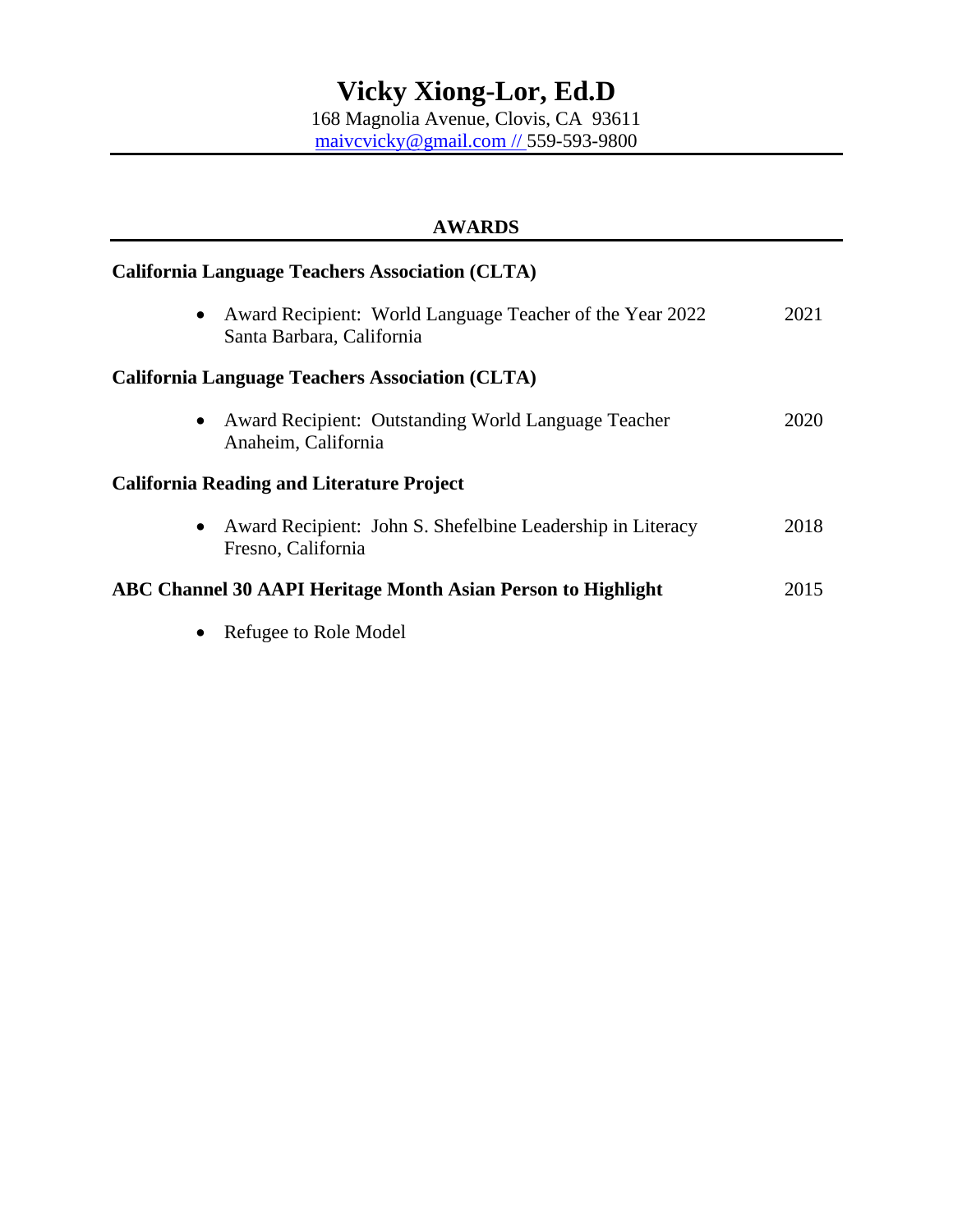## **REFERENCES**

### **Jenna Cushing-Leubner, Faculty**

Assistant Professor World/Heritage Language Education, Bilingual/Bicultural & ESL Education Department of Curriculum & Instruction University of Wisconsin, Whitewater 3039 Winther Hall; 230 N Prairie St., Whitewater, WI 53190 [cushingj@uww.edu](mailto:cushingj@uww.edu) 262-472-2198

### **Teresa Huerta, Faculty & Coordinator**

Multilingual & Multicultural Master's Degree Program California State University, Fresno Kremen School of Education Department of Literacy, Early, Bilingual and Special Education (LEBSE) 5005 N. Maple, Fresno, CA 93740, Office: Education 253 **[thuerta@csufresno.edu](mailto:thuerta@csufresno.edu)** 559-278-0364

### **Tony Vang, Faculty**

California State University, Fresno Kremen School of Education Department of Literacy, Early, Bilingual and Special Education (LEBSE) 5005 N. Maple, Fresno, CA 93740, Office: Education 273 [tvang@csufresno.edu](mailto:tvang@csufresno.edu) 559-278-0284

### **Susan Tracz, Faculty**

California State University, Fresno Kremen School of Education Department of Curriculum and Instruction Office: Education 447